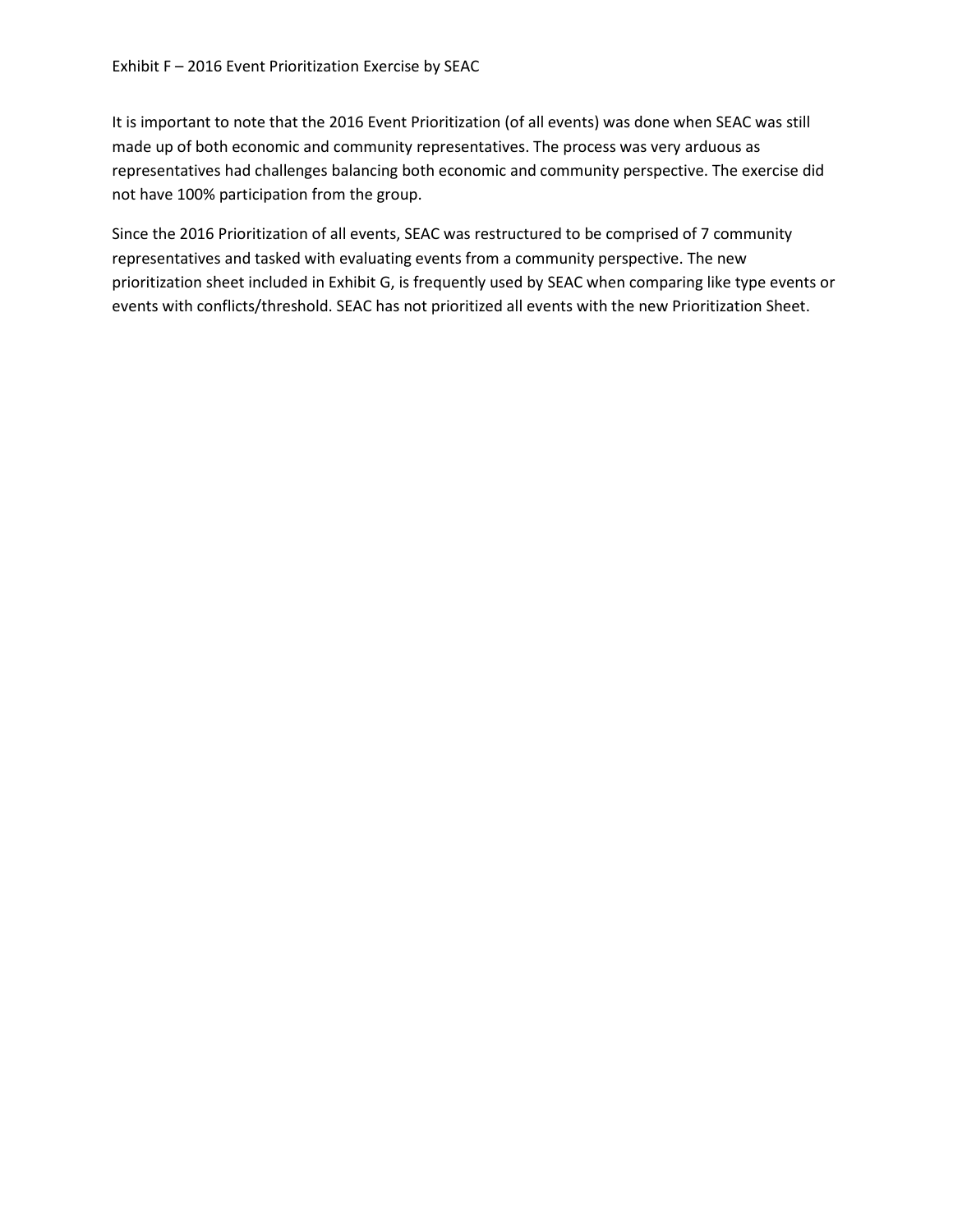| impacts<br>community value, and less<br>event has higher economic and<br>Total higher score means the | Higher Score means the event is<br>Effects (1 - major impacts)<br>less impactful<br>Impact Experience | Higher score means the event<br>has greater community benefit | spirit (1 - little enrichment)<br>community and/or community<br>Reinforce the sense of | Higher Score means event has<br>Community Effects<br>greater economic effect | Reinforce the support of business<br>means little enhancement)<br>community and visitor appeal (1 | Economic Effects:<br><b>Total Averaged Score</b> |                                                             | <b>Total Compiled Score</b> | Multiple Event Days | <b>Event Start Dates</b><br>Level of Event | <b>Special Events</b><br>Grading Criteria                              |
|-------------------------------------------------------------------------------------------------------|-------------------------------------------------------------------------------------------------------|---------------------------------------------------------------|----------------------------------------------------------------------------------------|------------------------------------------------------------------------------|---------------------------------------------------------------------------------------------------|--------------------------------------------------|-------------------------------------------------------------|-----------------------------|---------------------|--------------------------------------------|------------------------------------------------------------------------|
| possible 100<br>Total points                                                                          | 30 possible<br>points                                                                                 | points<br>30 possible                                         |                                                                                        | points<br>40 possible                                                        |                                                                                                   | <b>Sheets</b><br><b>Completed</b>                | Score:<br><b>Total Points/</b><br>by # of Score<br>Averaged | <b>Total Points</b>         |                     |                                            |                                                                        |
| S2                                                                                                    | 22                                                                                                    | 16                                                            |                                                                                        | 14                                                                           |                                                                                                   | 36.8                                             |                                                             | 184                         | z                   | 7/16/2016<br>$\overline{\phantom{0}}$      | Lobstan Party                                                          |
| 80                                                                                                    | $\frac{1}{8}$                                                                                         | 18                                                            |                                                                                        | 77                                                                           |                                                                                                   | 39.428571                                        |                                                             | 276                         | ≺                   | 1/1/2016<br>$\omega$                       | Heber Valley Riceracker                                                |
| 8g                                                                                                    | 28                                                                                                    | 16                                                            |                                                                                        | თ                                                                            |                                                                                                   | 41.3333333                                       |                                                             | 248                         | z                   | 6/25/2016<br>$\sim$                        | Baseball Tournament<br>Discrete Series at Deep                         |
| ပ္ပ                                                                                                   | $\frac{2}{5}$                                                                                         | 56                                                            |                                                                                        | 55                                                                           |                                                                                                   | $\frac{4}{5}$                                    |                                                             | 294                         | $\prec$             | 8/6/2016<br>$\sim$                         |                                                                        |
| $\mathsf{d}$                                                                                          | 97                                                                                                    | 90                                                            |                                                                                        | 14                                                                           |                                                                                                   | 42.625                                           |                                                             | <b>341</b>                  | $\prec$             | 4/2/2016<br>$\sim$                         | PCRecis Summer in the City<br>Volevial Fournament<br>MACS Ability Snow |
| 95                                                                                                    | 23                                                                                                    | 25                                                            |                                                                                        | $\infty$                                                                     |                                                                                                   | $\ddot{a}$                                       |                                                             | <b>144</b>                  | ≺                   | 911/2016<br>$\sim$                         | ACTESILS OF ROUTER                                                     |
| 99                                                                                                    | <b>D</b>                                                                                              | 23                                                            |                                                                                        | 23                                                                           |                                                                                                   | 43.28571                                         |                                                             | 303                         | Z                   | 7/4/2016<br>$\sim$                         | PC Rec. Ath of July                                                    |
|                                                                                                       |                                                                                                       |                                                               |                                                                                        |                                                                              |                                                                                                   | 43.3333333                                       |                                                             | 260                         | ≺                   | 6/21/2016<br>$\sim$                        | Volevosi roundenen<br>Mid Week Min Bike Races                          |
| 51<br>51                                                                                              | 97<br>92                                                                                              | $8\,$<br>$18\,$                                               |                                                                                        | $\overline{\phantom{a}}$                                                     |                                                                                                   | 43.428571                                        |                                                             | 304                         | z                   | 6/11/2016<br>$\mapsto$                     | Tiny Tri at PCNARC                                                     |
| 29                                                                                                    | 97                                                                                                    | $\frac{8}{20}$                                                |                                                                                        | $\overline{\phantom{a}}$<br>$\sigma$                                         |                                                                                                   | 43.571429                                        |                                                             | 302                         | $\prec$             | 6/20/2016<br>$\mapsto$                     |                                                                        |
| $\mathbf{5}$                                                                                          | 92                                                                                                    | 27                                                            |                                                                                        | $\infty$                                                                     |                                                                                                   | 43.66666667                                      |                                                             | <b>262</b>                  | z                   | 10/10/2016<br>$\overline{\phantom{0}}$     | <b>ACRecis Sigle Board Jams</b><br>PCRECS Dirt Jump Am                 |
|                                                                                                       |                                                                                                       |                                                               |                                                                                        |                                                                              |                                                                                                   | $\frac{4}{3}$<br>.83333333                       |                                                             | 263                         | Z                   | 10/8/2016<br>$\sim$                        | Red Rock Relat                                                         |
| $\frac{4}{8}$<br>8g                                                                                   | ZZ<br>25                                                                                              | 55<br>5                                                       |                                                                                        | $\overline{L}$                                                               |                                                                                                   | 43.857143                                        |                                                             | 307                         | $\prec$             | 9/30/2016<br>$\omega$                      |                                                                        |
| 95                                                                                                    | 97                                                                                                    | $\overline{0}$                                                |                                                                                        | $\sigma$<br>50                                                               |                                                                                                   | 45                                               |                                                             | 315                         | $\mathbf{z}$        | 6/18/2016<br>$\sim$                        | Park City High School Coss                                             |
| 64                                                                                                    | 5                                                                                                     | 14                                                            |                                                                                        | $\frac{2}{3}$                                                                |                                                                                                   | $\ddot{5}$                                       |                                                             | 360                         | $\overline{z}$      | 9/22/2016<br>$\sim$                        | Jans White Pine Suber<br>Biennial Eur                                  |
|                                                                                                       |                                                                                                       |                                                               |                                                                                        |                                                                              |                                                                                                   |                                                  |                                                             |                             |                     |                                            |                                                                        |

| <b>FIBITEL SCOTE TILE dIIS EVEILL HAS</b>     | <b>HU possible</b>  |    |                 |    |         |              |          |    |                |                |               |  |
|-----------------------------------------------|---------------------|----|-----------------|----|---------|--------------|----------|----|----------------|----------------|---------------|--|
| greater economic effect                       | points              | 14 | 72              |    | თ<br>55 | 14           | $\infty$ | 23 |                | ┙              | თ             |  |
| <b>Community Effects</b>                      |                     |    |                 |    |         |              |          |    |                |                |               |  |
|                                               |                     |    |                 |    |         |              |          |    |                |                |               |  |
| Reinforce the sense of                        |                     |    |                 |    |         |              |          |    |                |                |               |  |
| community and/or community                    |                     |    |                 |    |         |              |          |    |                |                |               |  |
| spirit (1 - little enrichment)                |                     |    |                 |    |         |              |          |    |                |                |               |  |
|                                               |                     |    |                 |    |         |              |          |    |                |                |               |  |
| Higher score means the event                  | 30 possible         |    |                 |    |         |              |          |    |                |                |               |  |
| has greater community benefit                 | lpoints             | 56 | $\frac{18}{18}$ | 56 | 16      | $\infty$     | 52       | 23 | $\overline{8}$ | $\overline{8}$ | $\frac{8}{2}$ |  |
| Impact Experience                             |                     |    |                 |    |         |              |          |    |                |                |               |  |
| Effects (1 - major impacts)                   |                     |    |                 |    |         |              |          |    |                |                |               |  |
| Higher Score means the event is   30 possible |                     |    |                 |    |         |              |          |    |                |                |               |  |
| less impactful                                | points              | ZZ | 18              | 28 | 22      | 56           | ಜ        | 20 | 56             | 50             | 56            |  |
| Total higher score means the                  |                     |    |                 |    |         |              |          |    |                |                |               |  |
| event has higher economic and                 |                     |    |                 |    |         |              |          |    |                |                |               |  |
| community value, and less                     | <b>Total points</b> |    |                 |    |         |              |          |    |                |                |               |  |
| impacts                                       | possible 100        | 52 | 80              | g  | 53      | $\mathsf{d}$ | 95       | 99 | 51             | 51             | 52            |  |
|                                               |                     |    |                 |    |         |              |          |    |                |                |               |  |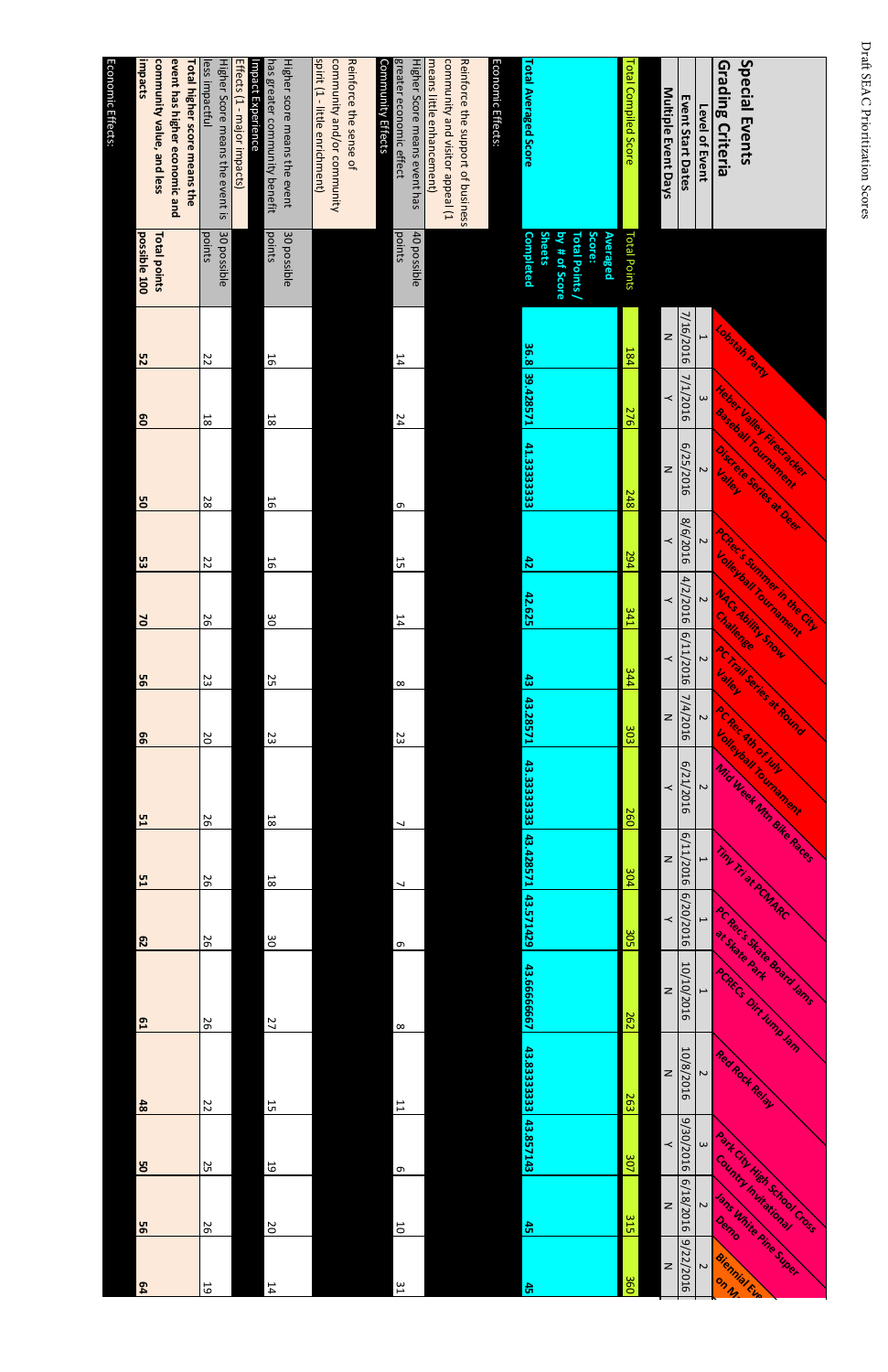| 25             | $8\,$          | 12                      | 22             | 15.428571   | 318        | $\prec$        | 6/9/2016  | $\omega$            | ain<br>PC Ski Town Lacrosse | <b>WILLUSCANAGE</b>                                         |
|----------------|----------------|-------------------------|----------------|-------------|------------|----------------|-----------|---------------------|-----------------------------|-------------------------------------------------------------|
| 8g             | 55             | 14                      | <b>Z1</b>      | 45.875      | 367        | $\prec$        | 8/4/2016  | $\omega$            |                             | Park City Extreme Societ.                                   |
| $\mathbf{44}$  | ZZ             | $\overline{5}$          | $\sigma$       | 46.25       | <b>185</b> | $\overline{z}$ | 9/10/2016 | $\boldsymbol{\sim}$ |                             | MEULEUF LANT . Park CRY                                     |
| $\frac{4}{8}$  | $\overline{0}$ | $\overline{5}$          | $\overline{5}$ | <b>46.5</b> | 62         | $\prec$        | 1/22/2016 | $\boldsymbol{\sim}$ |                             | Freedom Finess Festival                                     |
| $\mathbf{5}$   | 22             | $\overline{6}$          | <b>DZ</b>      | 47.14285714 | 330        | $\overline{z}$ | 9/3/2016  | $\sim$              |                             | <b>Point 2 Roint Mountain</b>                               |
| 59             | 23             | 12                      | 55             | 47.666667   | 283        | $\overline{z}$ | 10/8/2016 | $\sim$              | <b>Pink Run</b>             |                                                             |
| $\frac{47}{2}$ | $\overline{6}$ | $\mathsf{L}\mathsf{L}$  | $\overline{L}$ | 47.85714286 | ယ္ယ<br>Сп  | $\overline{z}$ | 6/18/2016 | $\omega$            | Raenar Relay                |                                                             |
| 65             | 23             | 24                      | $\overline{8}$ | 18.71428571 | 341        | $\overline{z}$ | 7/30/2016 | $\overline{c}$      |                             | NEW EVENT : Rank City Film                                  |
| 59             | 23             | <b>ZZ</b>               | 14             | 48.75       | 390        | $\overline{z}$ | 7/4/2016  | $\sim$              |                             | Series Drive In Movie 3t                                    |
| 45             | 12             | $\overline{\mathbf{5}}$ | $\circ$        | 49.3333333  | 296        | $\overline{z}$ | 7/25/2016 | $\sim$              |                             | Cole Sport Ath or July St<br><b>Aicheer Oak Celebration</b> |
| 89             | ZZ             | ZZ                      | 74             | 49.75       | 199        | $\overline{z}$ | 918/2016  | $\sim$              | NEW EVENT - Halley          |                                                             |
| 85             | 55             | 33                      | $\overline{0}$ | 49.85714286 | <b>949</b> | $\overline{z}$ | 9/10/2016 | $\overline{C}$      |                             | Davidson Park City Fall Ride<br>Christian Center of Park    |
|                |                |                         |                |             |            |                | $\infty$  |                     |                             |                                                             |

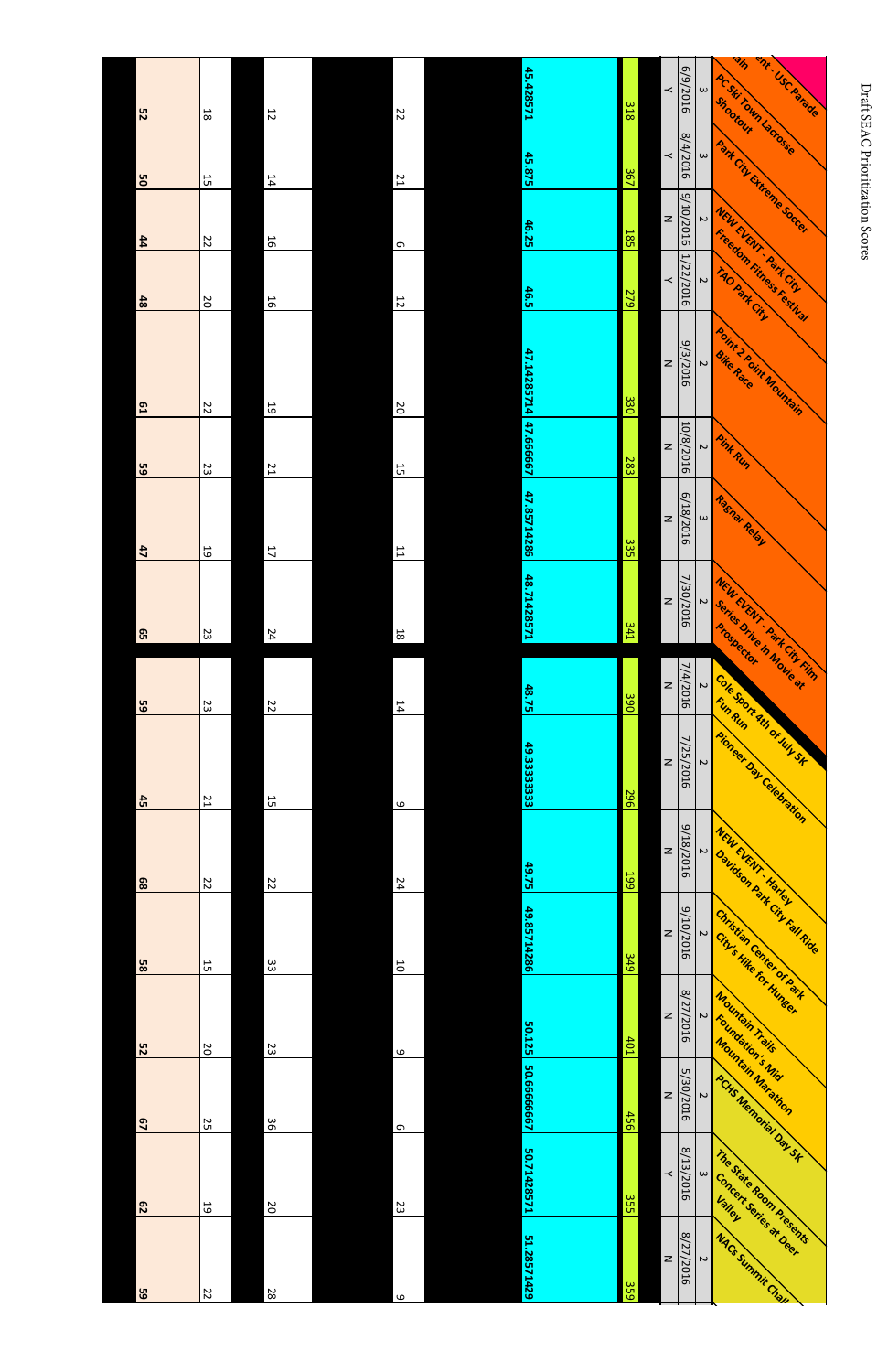| 64                 | 97             | $\frac{1}{2}$             | $\overline{\phantom{a}}$ | 51.28571429              | 359               | $\overline{z}$           | 911/2016           | <b>Tense</b><br>Peace House's Walk A Mile<br>$\overline{\phantom{0}}$                         |                                  |
|--------------------|----------------|---------------------------|--------------------------|--------------------------|-------------------|--------------------------|--------------------|-----------------------------------------------------------------------------------------------|----------------------------------|
| 99                 | 74             | 82                        | $14\,$                   | 51.42857143              | 360               | $\overline{z}$           | 7/30/2016          | Mountain Trails<br>$\overline{c}$                                                             | Draft SEAC Prioritization Scores |
| 54                 | $\overline{z}$ | 11                        | 15                       | 52                       | 208               | $\overline{z}$           | 8/28/2016          | Foundation's Juniter Real<br>Steeple Chase at PCMP<br>NEW EVENT SCON ENDING<br>$\overline{c}$ |                                  |
| 64                 | 52             | 52                        | $\overline{\mathsf{C}}$  | 52.285714                | 366               | $\overline{z}$           | 7/22/2016          | Unconted Recycle Utah<br>$\overline{C}$                                                       |                                  |
| 59                 | $\overline{b}$ | 59                        | $\sigma$                 | ပ္ယ                      | 212               | $\overline{z}$           | 6/1/2016           | NEW EVENT KPCWS<br>Change Over Event<br>$\sim$                                                |                                  |
| $\overline{u}$     | 19             | $\overline{5}$            | <b>25</b>                | <b>u</b>                 | 212               | $\overline{z}$           | 6/11/2016          | NEW EVENT LOWER Navn<br><b>BIOCK Party at Summit</b><br>$\overline{c}$                        |                                  |
| <u>ဖ</u><br>99     | $\overline{L}$ | $\overline{6}$            | 30                       | <u> ယ</u><br>53.71428571 | 376               | $\overline{z}$           | 8/27/2016          | Classic Car Show on Lower<br>$\overline{\mathsf{c}}$                                          |                                  |
| 89                 | 23             | $\overline{\mathfrak{c}}$ | 28                       | 54                       | 324               | $\overline{\phantom{a}}$ | 9/24/2016          | North Face Endurance<br>$\boldsymbol{\omega}$                                                 |                                  |
| 69                 | 74             | 32                        | 13                       | 54                       | 378               | $\overline{z}$           | 8/26/2016          | <b>KDCWS Back Alley Basis</b><br>$\sim$                                                       |                                  |
| 59                 | 97             | 22                        | $\overline{L}$           | 54.66666667              | 328               | $\overline{\phantom{a}}$ | 11/4/2016          | <b>WAC's Field of Hags</b><br>$\overline{\phantom{0}}$                                        |                                  |
| 89                 | 74             | 56                        | $8\overline{1}$          | 54.857143                | $\frac{384}{284}$ | $\overline{z}$           | 9/18/2016          | Mountain Trails<br>$\overline{C}$                                                             |                                  |
|                    | 82             | 56                        | $8\,$                    | 55.5                     | 444               | $\prec$                  | 7/15/2016          | Foundation's Tour Des Suds<br>Sundance Community<br>$\overline{c}$<br>Summer Screenings       |                                  |
| $\mathbf{z}$<br>52 | 23             | $\frac{1}{2}$             | $\infty$                 | <b>55.6</b>              | 566               | $\overline{z}$           | S<br>J<br>/21/2016 | $\omega$                                                                                      |                                  |
| 64                 | 52             | <b>24</b>                 | $\overline{\mathsf{L}}$  | 55.75                    | 446               | $\overline{z}$           | 9/24/2016          | Park City Ed Foundation .<br>McRolin Farm Scarccrow<br>$\overline{\phantom{0}}$               |                                  |
| 69                 | Z7             | 29                        | $\Xi$                    | 56.28571429              | 394               | $\geq$                   | 10/25/2016         | Kimball Art Cente<br>$\overline{a}$                                                           |                                  |

| 64 | 26 | 31                      | $\overline{\phantom{0}}$ |
|----|----|-------------------------|--------------------------|
| 99 | 24 | 28                      | 14                       |
| 54 | 22 | 11                      | $\overline{5}$           |
| 64 | 25 | 59                      | $\overline{0}$           |
| 65 | 24 | 59                      | $\sigma$                 |
| 59 | 59 | 15                      | 25                       |
| 99 | 11 | 19                      | 30                       |
| 68 | 23 | $\overline{\mathsf{L}}$ | 28                       |
| 69 | 24 | 32                      | $\overline{\omega}$      |
| 59 | 56 | 22                      | $\overline{\phantom{a}}$ |
| 89 | 24 | 26                      | $\overline{8}$           |
|    |    |                         |                          |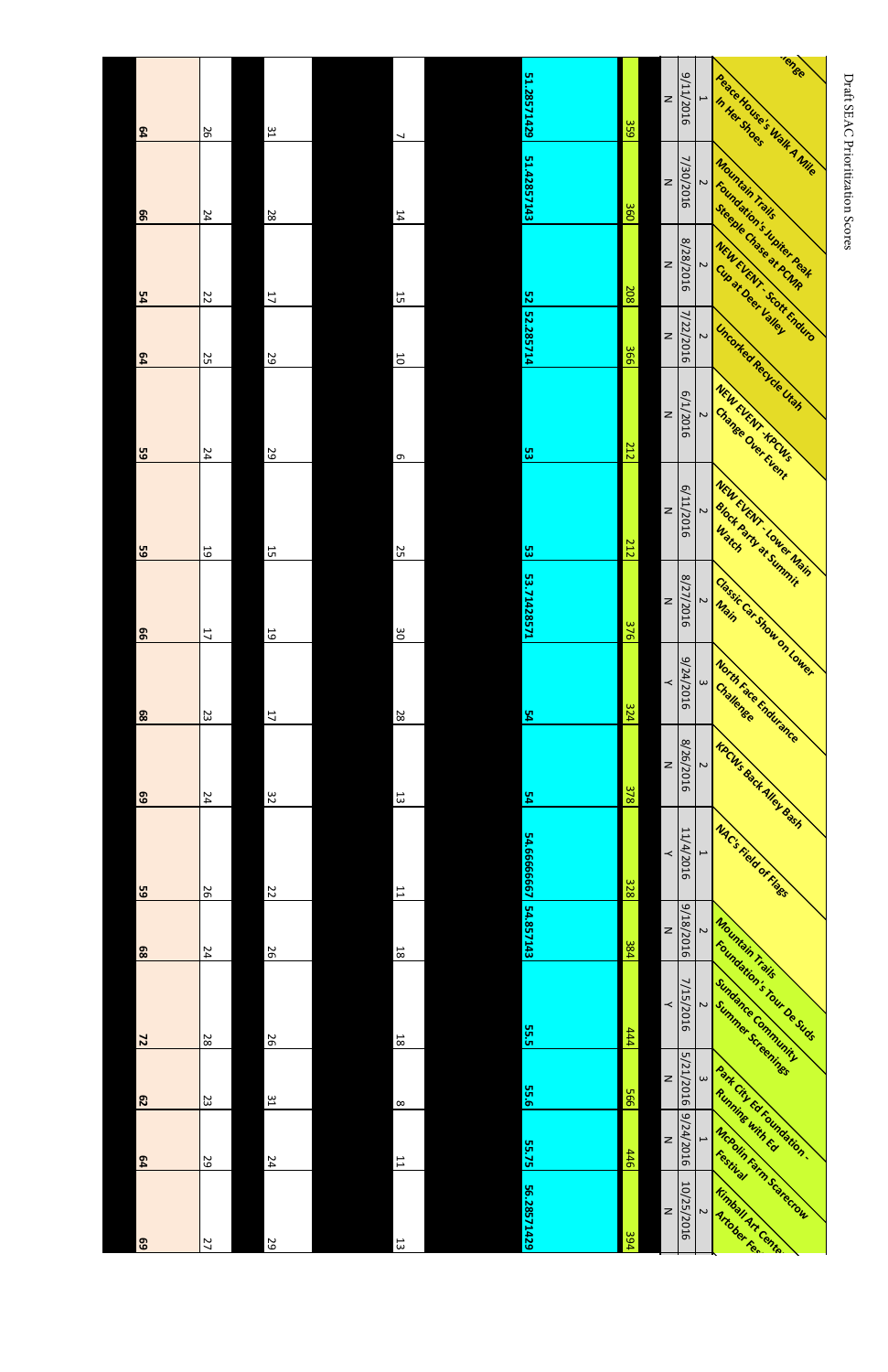| 99             | 22        | 82             | 16                | 56.57142857           | 386        | ≺              | 7/11/2016  | $\overline{\mathsf{c}}$  | रैं<br>$\ddot{\textbf{v}}$<br>Mountain Town Music's<br><b>Seethoven Music Festival</b> |
|----------------|-----------|----------------|-------------------|-----------------------|------------|----------------|------------|--------------------------|----------------------------------------------------------------------------------------|
| $\mathbf{51}$  | 27        | 97             | $\infty$          | 56.875                | 455        | $\prec$        | 3/3/2016   | $\sim$                   | <b>MACREO White &amp; Show</b>                                                         |
| 8              | 24        | $\infty$       | $\sigma$          | 57.125                | 457        | $\overline{z}$ | 6/4/2016   | $\sim$                   | <b>NAC Barn Party</b>                                                                  |
| $\mathbf{r}$   | 56        | 74             | $\overline{L}$    | 57.571429             | 403        | $\prec$        | 12/6/2016  | $\sim$                   | Deer Valley Celebrity Ski                                                              |
| 85             | 28        | $\overline{0}$ | 10                | 58.75                 | 470        | $\overline{z}$ | 2/20/2016  | $\overline{a}$           | McRolin Barn Snow Shoe                                                                 |
| 74             | 27        | 51             | 50                | 59.2222222            | <b>533</b> | $\prec$        | 7/3/2016   | $\omega$                 | Park City Institute's die<br>Stars Bright Nights                                       |
| Ţп<br>S        | 23        | $\frac{1}{2}$  | $\sim$<br>$\circ$ | 59.5555555<br>ை       | 536        | $\prec$        | 4/6/2016   | $\omega$                 | Concerts at Deer Valley<br>NEW EVENT Thin Air                                          |
| 62             | 22        | 51             | 56                | 59.75                 | 478        | $\geq$         | 10/31/2016 | $\boldsymbol{\omega}$    | Innovation restinal<br><b>HPCA's Halloween on Main</b>                                 |
| $^{52}$        | δg        | 51             | $\infty$          | $\mathbf{S}$          | <b>540</b> | $\prec$        | 7/2/2016   | $\omega$                 | Utah Symphony's Deer                                                                   |
| $\mathbf{z}$   | 23        | 52             | 74                | 60.4444444            | 544        | $\mathsf{z}$   | 12/17/2016 | $\sim$                   | Valley Music Festival<br><b>ACNIR's Santa Comes Down</b>                               |
| L <sub>L</sub> | 21        | 12             | 29                | 60.555556             | 545        | $\prec$        | 3/12/2016  | $\omega$                 |                                                                                        |
| <b>e4</b>      | 21        | 23             | $\overline{c}$    | 61.25                 | 1990       | $\prec$        | 7/6/2016   | $\boldsymbol{\omega}$    | Spring Grun at Campang &<br>Food & Wine Classic                                        |
| 80             | 21        | 32             | 77                | 61.3333333            | <b>552</b> | $\mathsf{z}$   | 9\5/2016   | $\omega$                 | Park City Rotary's Miners                                                              |
|                |           |                |                   |                       |            | $\prec$        | 6/22/2016  | $\omega$                 | Mountain Town Music                                                                    |
| 73             | <b>ZZ</b> | 33             | $\infty$          | 61.5                  | 615        |                |            |                          | Grand Valley Community<br>Concerts (Wednesday Night                                    |
| $\bf 08$       | 56        | 27             | 27                | 62.3333333            | 561        | $\mathsf{z}$   | 6/18/2016  | $\omega$                 | Restaurant Association's                                                               |
| 71             | <b>DZ</b> | 23             | 28                | 62.33333333 62.888889 | 561        | $\, \geq$      | 11/26/2016 | $\sim$                   | HpCA's Hectric Light                                                                   |
| 75             | 77        | 56             | 22                |                       | 995        | $\prec$        | 7/2/2016   | $\overline{\phantom{a}}$ | Mountain Tor                                                                           |
|                |           |                |                   |                       |            |                |            |                          |                                                                                        |

## Draft SEAC Prioritization Scores Draft SEAC Prioritization Scores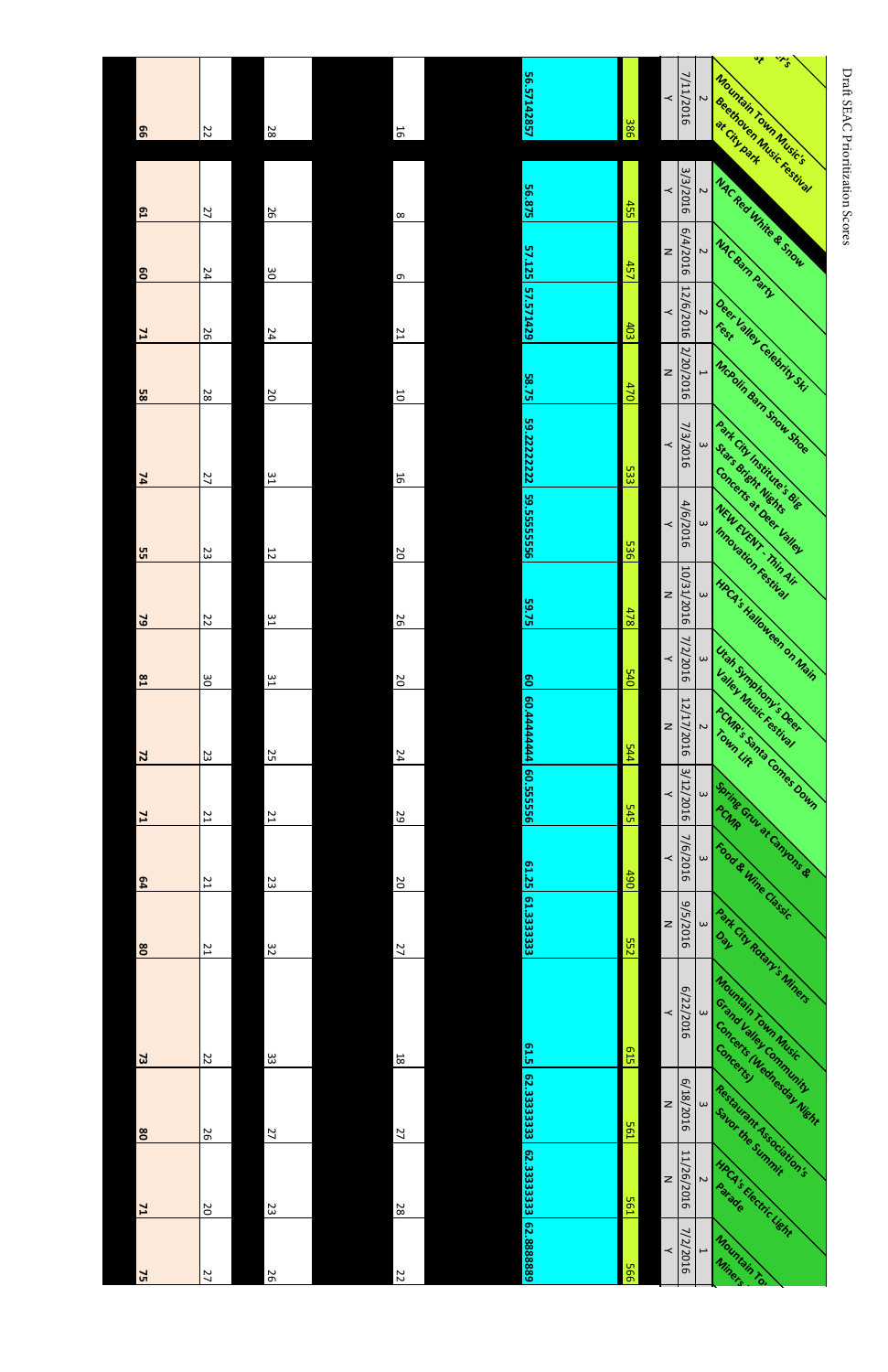| $\omega$<br>$\omega$ | Park Concert Series<br><b>Ath of July at PCMR</b><br><b>Chicavonts BBQ and Music)</b> |
|----------------------|---------------------------------------------------------------------------------------|
|                      |                                                                                       |
|                      |                                                                                       |
| $\omega$             | HPCA's Autumn Alors                                                                   |
| $\omega$             | Fourth of July Celebration<br>FISHelf Pipe at PCMR                                    |
| $\omega$             | NEW EVENT . Wasakch<br><b>Brew Aubis Shot Skill</b>                                   |
| $\omega$             | Deer Valley World Cyp                                                                 |
| $\omega$             | Tour of Utah                                                                          |
|                      |                                                                                       |

## DRAFT SEAC Prioritization Scores DRAFT SEAC Prioritization Scores

| $\mathbf{z}$               | 22             | 25       | 74  |
|----------------------------|----------------|----------|-----|
| 62                         | 27             | 82       | 74  |
| $\boldsymbol{\mathsf{33}}$ | 59             | $\infty$ | 34  |
| 74                         | $\overline{0}$ | 56       | 82  |
| $\mathbf{r}$               | 74             | 25       | 22  |
| 75                         | <b>SO</b>      | 92       | 29  |
| $\mathbf{z}$               | 14             | 54       | င္ယ |